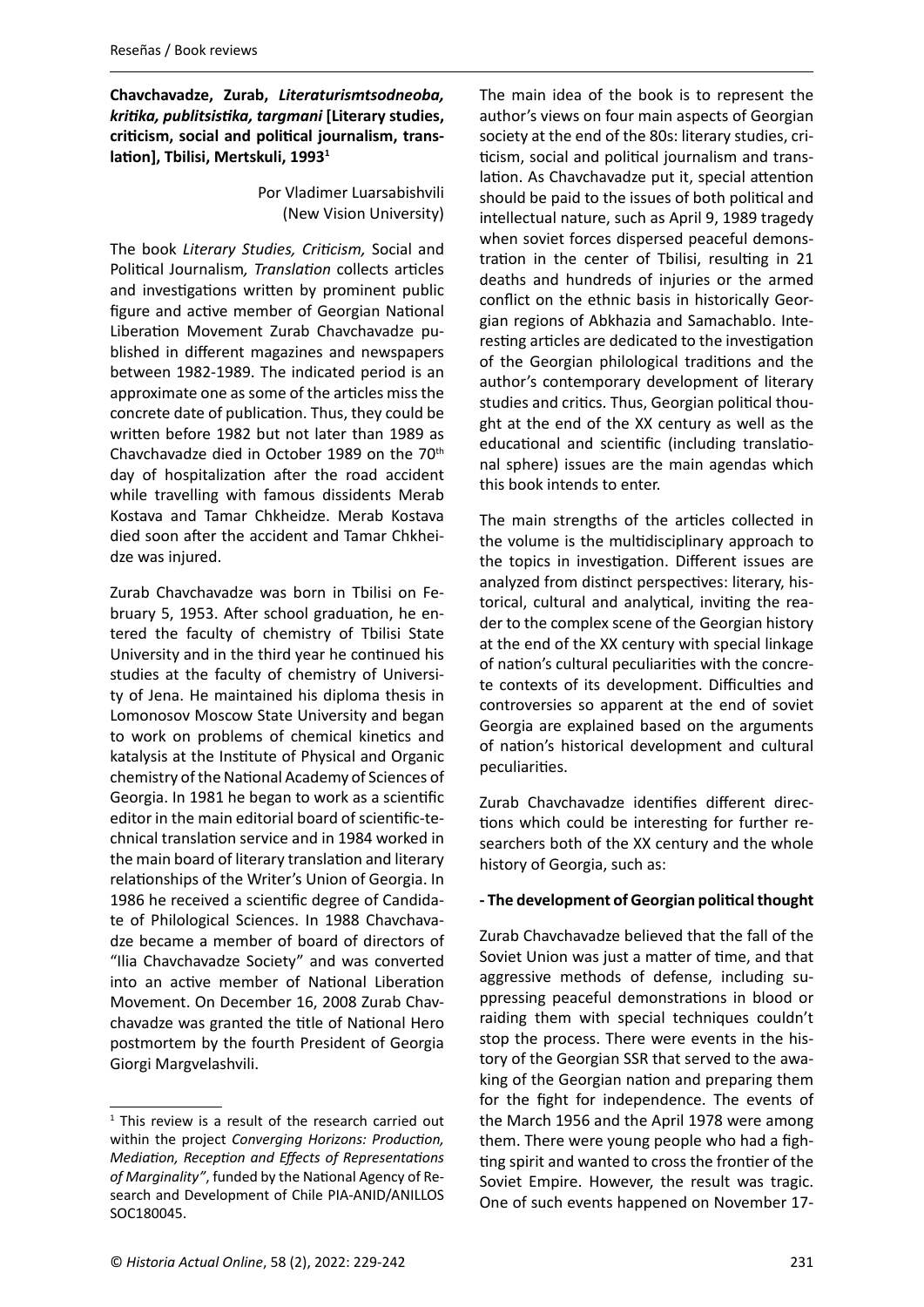18, 1983 when a group of young people tried to hijack aircraft and trespass the frontier. For this reason, they took the crew and passengers hostage. According to the legislation of that period, the act was deemed to be a terrorist act and the convicts were sentenced to the highest penalty – execution. The Georgian public figures made a petition and asked the Georgian government to mercy the condemned. Niko and Zurab Chavchavadzes were among them. After some time, under the pressure of authority, most of the subscribers took back their petition. Niko and Zurab Chavchavadzes were among those few patriots who didn't change their decision and asked to mercy the convicts. Unfortunately, authority didn't change the court's decision and some hijackers and one religious figure were executed.

One of the most burning issues of that period in Georgia was the events of Abkhazia and Samachablo. These two historical Georgian territories were annexed by Russia soon after Georgia declared its independence and till the present day are out of the control of Georgian government. Zurab Chavchavadze respected cultural values of different ethnic groups and didn't separate Ossetian, Abkhazian and Georgian problems from one another. The ethnic groups of Abkhazians and Ossetians were not exceptions whom Zurab Chavchavadze thought the state should take care of. Noteworthy was the fate of such small ethnic groups as were Kurds, Yazidis and others.

One of the most key subjects of the debates between the leaders of the Georgian dissident movement and later, National Liberation Movement was the repatriation of exiled Meskhetians. It is known that there were such emigres who kept the Georgian language in emigration and strived for coming back to the homeland. After the collapse of the Soviet Union one part of the leaders of the National Liberation Movement changed their mind concerning repatriation of the Meskhetians. Zurab Chavchavadze was among those small group of leaders who didn't change their mind and demanded to repatriate those Meskhetians who didn't lose Georgian identity.

## **- Different historical epochs, especially related with the 70 years tragic and bloody history of Soviet Georgia**

April 9, 1989 is one of the most important dates in the contemporary history of Georgia. At present a wide range of people don't know that the events of the April 9 tragedy didn't last

one day. Everything started on April 4 when Ilia Chavchavadze Society organized a peaceful demonstration. Later it became clear that the goal of the events in April was to respond the events in Abkhazia. The demonstrators didn't have special slogans and demands such as: disintegration of Georgia from the Soviet Union, or recognition of democratic republic of Georgia. Although on April 4 the members of Ilia Chavchavadze Society organized a peaceful demonstration, it lasted only one day. On April 5 the demonstrators were led by other leaders of the National Liberation Movement. They radically changed demonstrators' demands. Besides, sit-down strike was converted into hunger strike. The April 9 Tragedy was a logical and fatal result of these demonstrations. Many people were killed, wounded and damaged. It is known that after these tragic events investigation commissions were formed in Russia and Georgia. The commissions were to investigate the fact of the attack against peaceful demonstrators, and particularly illegal methods which were applied. One of the most important questions the commission was to answer related to chemical gas that was used against people. According to the investigation, chemical characteristics of the gas that was mentioned in official documents didn't coincide with clinical and laboratorial symptoms of intoxicated demonstrators. Regarding the study of this issue, the contribution of Ilia Chavchavadze Society was huge. It tried to find out which chemical gas was used at the demonstration. Zurab Chavchavadze not only described and analyzed the April 9 Tragedy, but also investigated aftermath events and tried to expose secret information. With an abiding energy and scientific insistence chemist Zurab Chavchavdze defended public fairness and thus, did his civic duty before damaged demonstrators.

## **- Cultural history with special emphasis on philological and translational characteristics**

One part of Zurab Chavchavadze's sphere of interest was philological analysis. Serving in the patriarchate of Georgia, as well as being the member of the editorial board inspired him to get interested in the humanities. Zurab Chavchavadze published scientific and popular articles, as well as critical letters concerning old and contemporary Georgian literature. His thesis was titled "Historical and Literary Analysis of the Georgian Hymnography of the 12<sup>th</sup> Century". He analyzed the lyrics of Davit Aghmashenebeli's (David the Builder) "Hymns of Repentance".